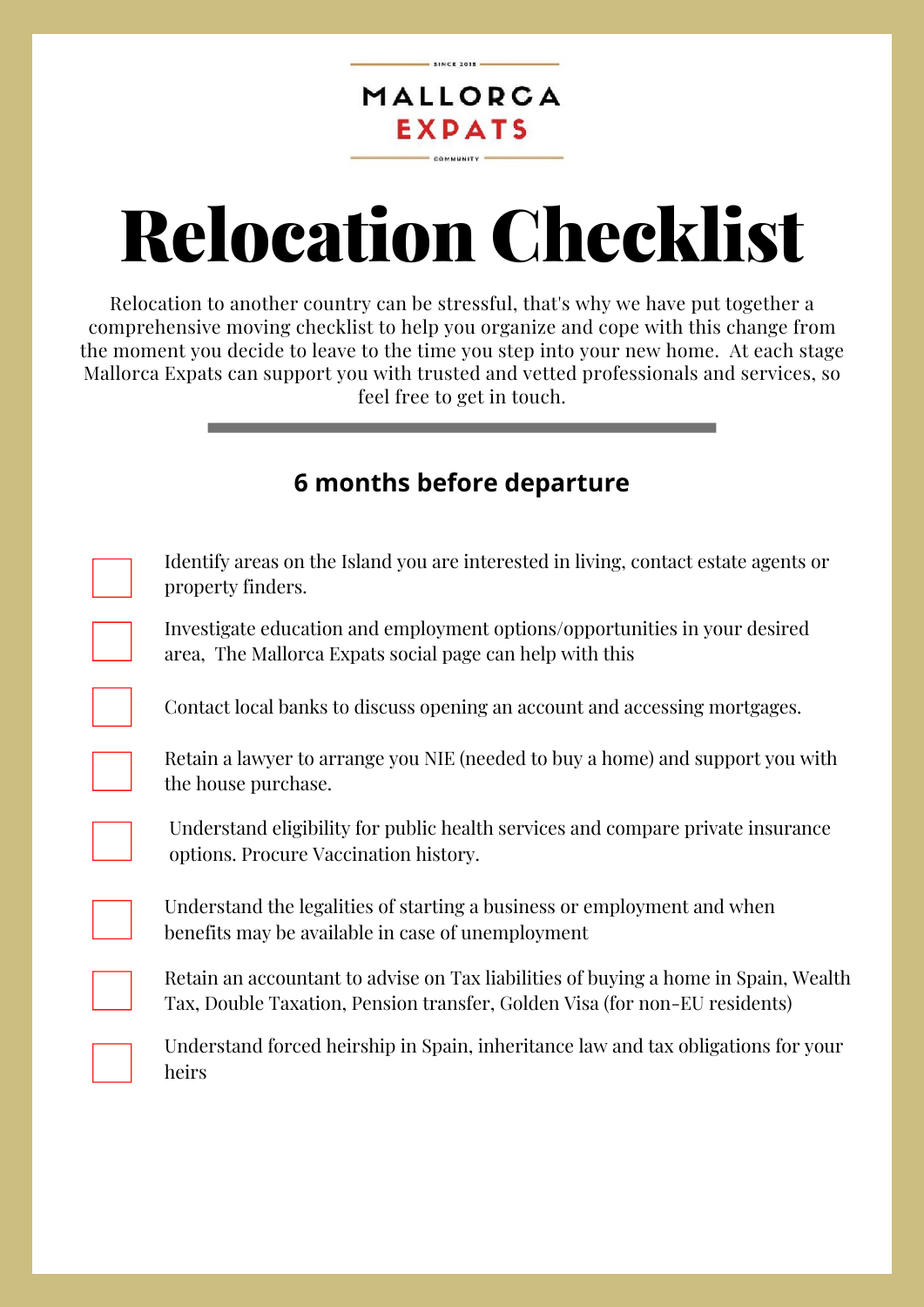

 $-$  SINCE 2015

Request birth, marriage, divorce, name change, death certificates, educational diplomas and criminal history records with translations and apostille if needed.

Between now and the move date, close the purchase of the home and pay relevant taxes

## **4 Months before departure**

Investigate the documentation needed for pets. vaccinations, microchips and passports.

If home refurbishment is needed, retain the services of an architect to help you design and navigate local planning laws.

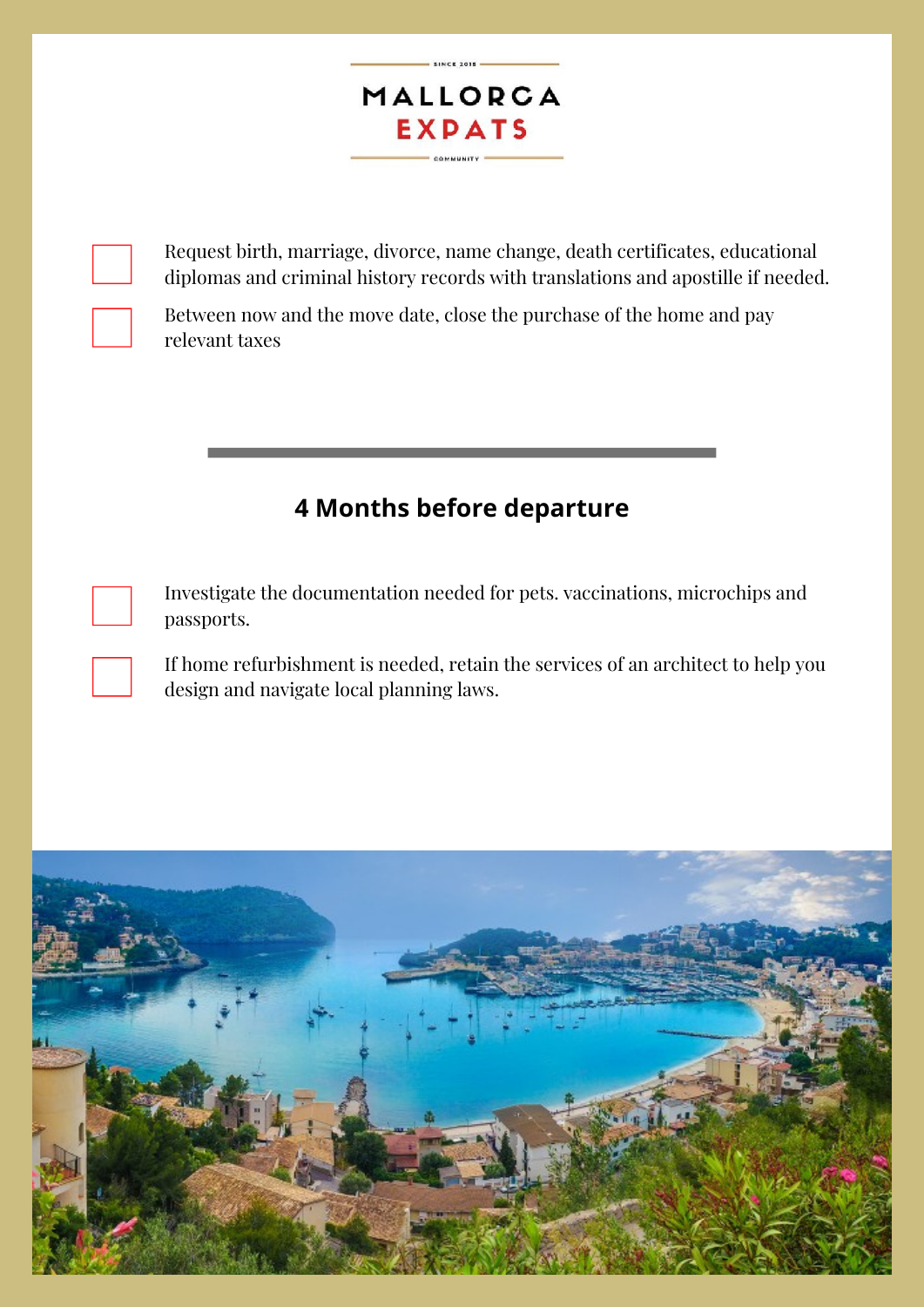### MALLORCA **EXPATS** COMMUNITY

# **8 Weeks before departure**

|                         | Contact the consulate for the country you are moving to and ensure that you have<br>a visa (for non-EU Residents) if required and that all paperwork is prepared |
|-------------------------|------------------------------------------------------------------------------------------------------------------------------------------------------------------|
|                         | Make sure your passport and visa (if required is in place and up to date                                                                                         |
| from your current home  | Work out what you are items you are moving, selling, storing or throwing away                                                                                    |
|                         | Reach out to removal companies for quotes. www.mallorca expats.org have<br>benchmark costs and can support you in this                                           |
| international schools). | Finalize schooling for children, ensure they are on any waiting lists (especially for                                                                            |
|                         |                                                                                                                                                                  |
|                         | 6 Weeks before departure                                                                                                                                         |
|                         | Gather all important documents (marriage/birth certificates, insurance/<br>banking/documents etc) Keep them safe, make digital copies and upload.                |
|                         | Set a date with the moving company and sign any paperwork or insurance<br>documents needed to move your items to Mallorca.                                       |
| records                 | Notify you family doctor/dentist and arrange for the transfer of your medical                                                                                    |

If you have children, contact the schools to arrange a transfer of education records.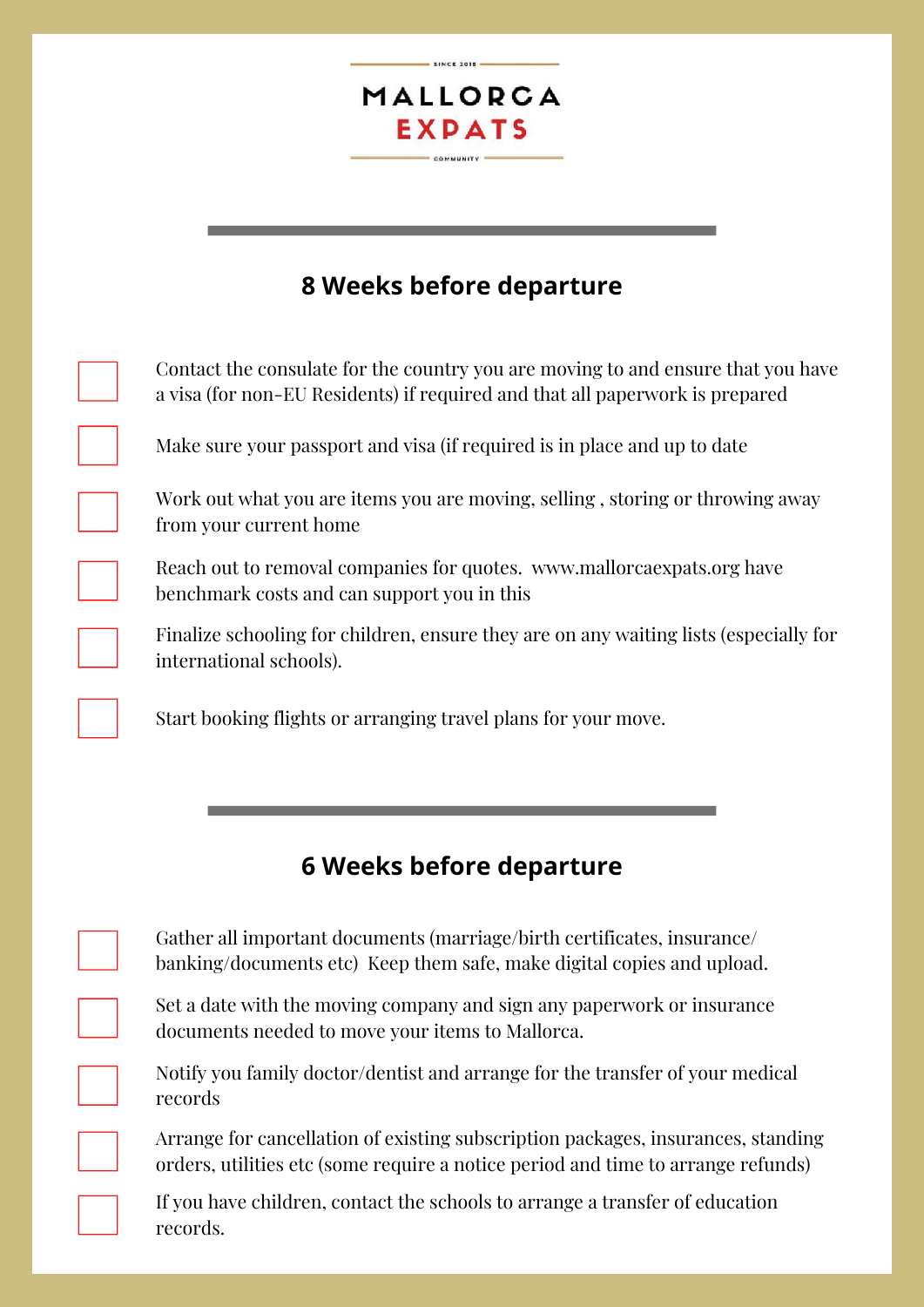#### MALLORCA **EXPATS** COMMUNITY -

 $SINCE 2015$ 

## **4 Weeks before departure**

Notify all key people have your new address

De-clutter your home, ensure all borrowed items are returned and unwanted items are sold/recycled

Identify and pack the things you will be needed for the next 4 weeks for each member of the family

Start the packing process for everything else, place boxes in unused rooms or garage until the movers take them

As you pack, make an inventory of all expensive or important items. Take photos of them and upload list and photos online if possible.

If living in or moving into an apartment block, book the elevator or loading bay for the move

## **2-3 Weeks before departure**

| Close bank accounts, transfer money to your new account in Mallorca                                                                         |
|---------------------------------------------------------------------------------------------------------------------------------------------|
| Final check on all items, subscriptions, standing orders and moving<br>arrangements, make sure all everything is ready for the move         |
| If not already done, arrange for the utilities, Internet to be connected to your new<br>home. (some can take a week or two to be connected) |
| Ensure you have adequate prescription medicine to cover the moving period until<br>you are registered with a new doctor                     |
| If needed, organise supplies, bedding and towels to last until your items are<br>delivered to your new home                                 |

delivered to your new home